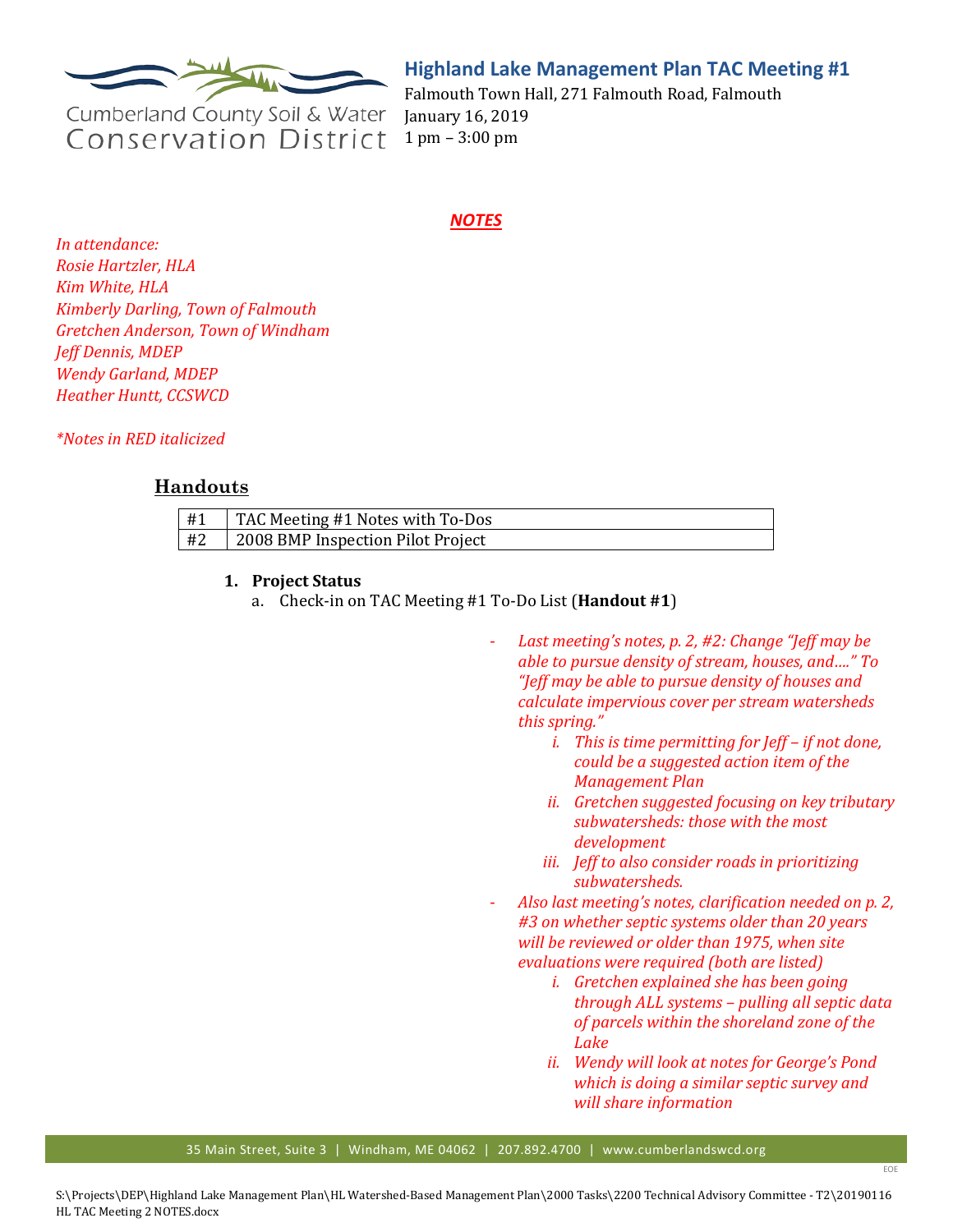- *Review of To-Dos: See end of NOTES for to-dos remaining and new to-dos added*
- b. TAC established / match tracking
	- *Heather provided electronic match tracking form for this project, can use either the electronic or the paper one*
	- *Heather/Chris Brewer will email when match is needed (next request for mid to end of April for May DEP Progress Report)*
	- *Wendy explained that match needs to relate to this watershed management plan*
- c. Data gathering occurring *(see #2 below)*
- d. Septic system game plan established update on status
	- *Original Septic System survey for Highland Lake cannot be found: Wendy checked DEP and with Forest Bell who did the survey; Heather checked with CCSWCD files*
	- *Gretchen has started, Kimberly will start, timeline is to complete initial investigation by end of April with in-the-field verifications in May*
	- *Goal is to determine if septic systems could be an issue to the Lake's water quality*
		- *i. Rosie and Kim expressed importance of being able to relate to the public if septic systems are or aren't an issue*
	- *Windham has 40 seasonal properties within the shoreline (registered as cottages)*
	- *Windham has 279 parcels within the shoreland zone of HL, 241 include houses with septic systems*
		- *i. Of the 241 parcels, some don't have property files, some don't have septic system applications, some have more than 1 septic system application (install of original and install of upgrade), some have sketch plans showing how far system is from lake*
		- *ii. Jeff suggests looking at systems with loam liners: All septics in sensitive soils would be problematic, especially if they do not have a loam liner*
	- *Next steps:* 
		- *i. 1st focus to be on parcels within sensitive soils (Windham has 50)*
		- *ii. Gretchen and Jeff to assist Kimberly with GIS needs to identify Falmouth parcels within sensitive soils*
		- *iii. Of parcels identified with sensitive soils, Wendy suggests providing known septic information of these parcels to Dave Rocque and Jeff Dennis for them to identify which*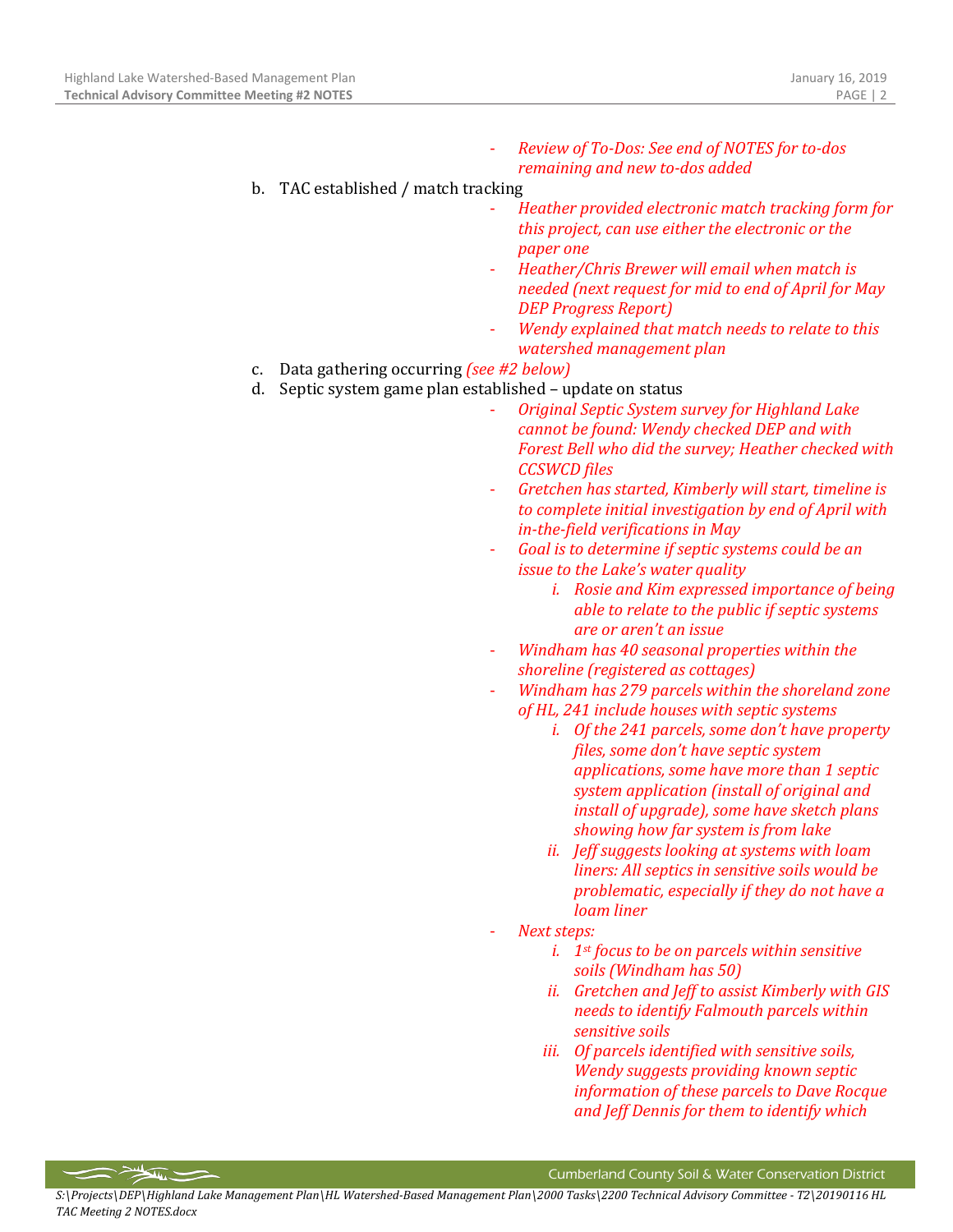#### *ones would be good to conduct a site visit to (rather than visiting them all)*

- e. Public notification in the works: Press release, town councils, HLLT (update to be provided at 1/30/19 meeting?)
	- *Rosie created a draft article as an HLA news release*
	- *Gretchen suggested printing this with HLA news and using a shortened version for a local press release*
	- TAC members to provide input on article to Rosie by *the end of the day on Monday, would like to get information out in the next couple of weeks*

### **2. Data Gathering (Task 2 of #2017PT16)**

- a. Missing Data?
	- i. List of data that exists
	- ii. List of future data needed
- b. Secondary Data Quality Assurance Table
- c. Deadline for all gathered data: June 30th, 2019
	- *Rosie remarked that most of the 2018 watershed survey sites were residential and man of these needed buffers or erosion control mix* 
		- *i. Wendy asked for clarification that the entire watershed was surveyed*
		- *ii. All stream crossings, upland watershed included, and drainages washing towards the lakes were reviewed. Not all tributaries were walked, nor all ATV trails/crossings analyzed*
	- *Wendy suggested needs for additional information to include:*
		- *i. Potential ATV trails / pole line stream crossings* 
			- *1. John Maclaine had reviewed some of the pole lines, not sure about every ATV crossing or if ATV crossings exist*
		- *ii. Logging operations*
			- *1. John MacKinnon had reviewed prior to last year's survey*
			- *2. Rosie knows of two association that hire loggers to take out trees (Percy and Pride)*
		- *iii. Livestock / animal operations*
			- *1. Rosie says there are goats on Pride Farm, Jeff: Perhaps sheep?*
			- *2. Areas with chickens*
			- *3. Horse farms*
		- *iv. Gretchen also suggested input of alewives*
			- *1. Jeff says this information will be available after the Science Roundtable – Additional info could*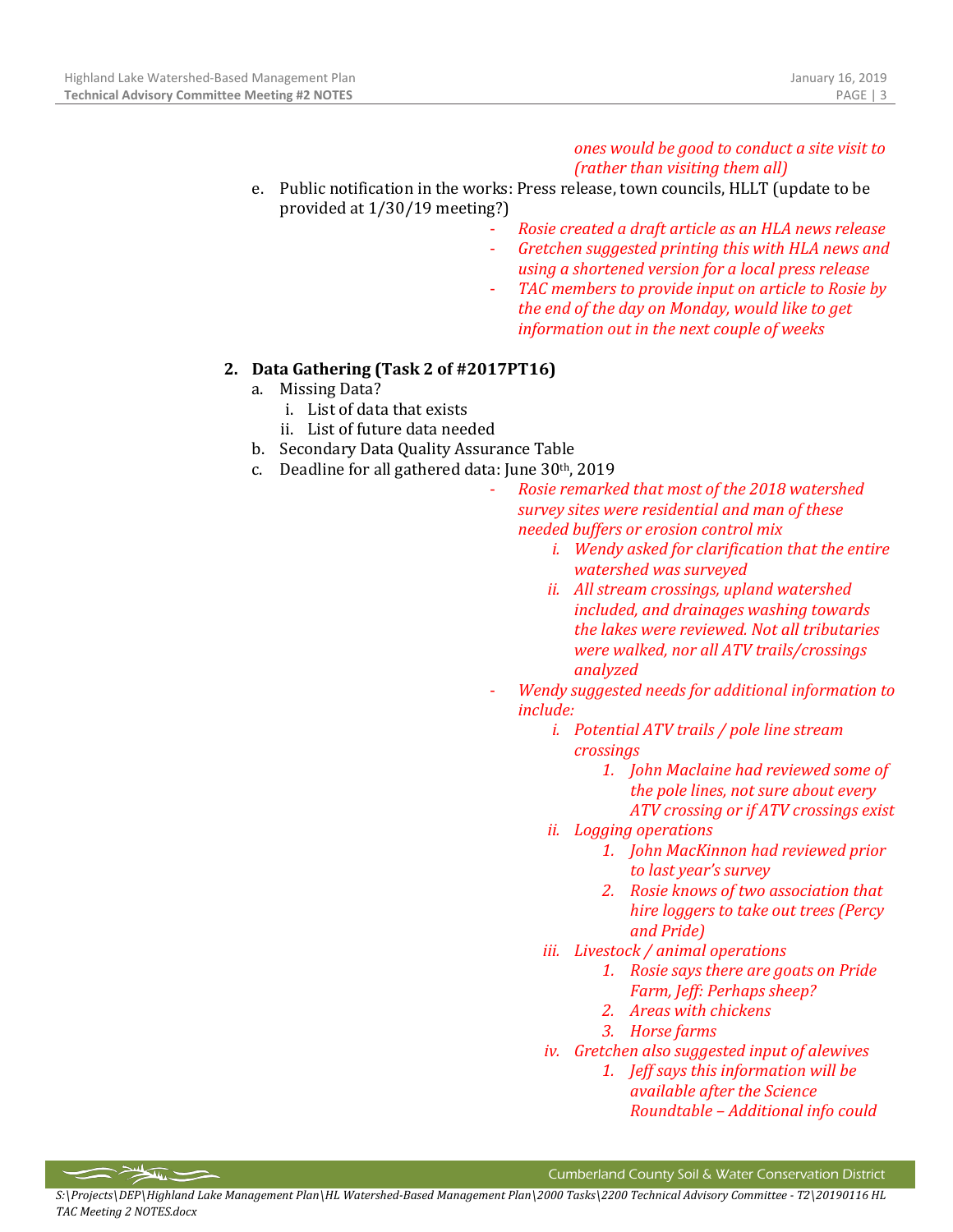### *be added to the Management Plan in the future as an amendment*

- *2. Factors they are looking into:*
	- *a. Lake wasn't as high*
	- *b. Lake is no long stalked*
	- *c. Largest number of alewives in 2018 and no visual bloom*
	- *d. Accurate counting of alewives*
- *v. Impacts of McIntosh Brook*
	- *1. Rosie says Keith has walked entire length; Lots of houses so reviewing septics on McIntosh would be good*
	- *2. Gretchen suggested asking snowmobile club about identifying crossings*
	- *3. Wendy asked about impact of ballfield – Gretchen to check with Parks and Rec on how its managed*
- *vi. Fertilizer use in shoreland*
	- *1. Could do a survey – using P-free fertilizer? Proper application of fertilizer*
	- *2. Jeff suggests looking at entire watershed*
- *vii. Hay fields that might have manure spreading*
- *Heather found 1999 New Hampshire Lay Lakes water quality report for Highland Lake. Jeff says this is incorporated into the latest water quality summary*

## **3. BMP Inspection Preparations (Task 3 of #2017PT16)**

- a. Method to ID key BMPs per private road
- b. 2008 BMP Inspection Pilot Project (**Handout #2**)
- c. Creating a Highland Lake NPS Site Tracker
- d. Next steps
- *Wendy printed Phase I, II, and III 319 grant project site reports (3 separate grant projects)*
- *Phase III 319 grant project consisted of a review of previously installed BMPs – checked out the site in 2008, sent letter of condition to property owners, followed up to see if maintenance done in 2009 (Handout #2)*
- *Purpose of BMP Task for Management Plan: To identify which BMPs are most critical in needing ongoing maintenance or else their failure could greatly jeopardize the Lake's water quality*
- *Rosie and Kim to take first stab at identifying critical BMPs per road/2018 watershed survey sector*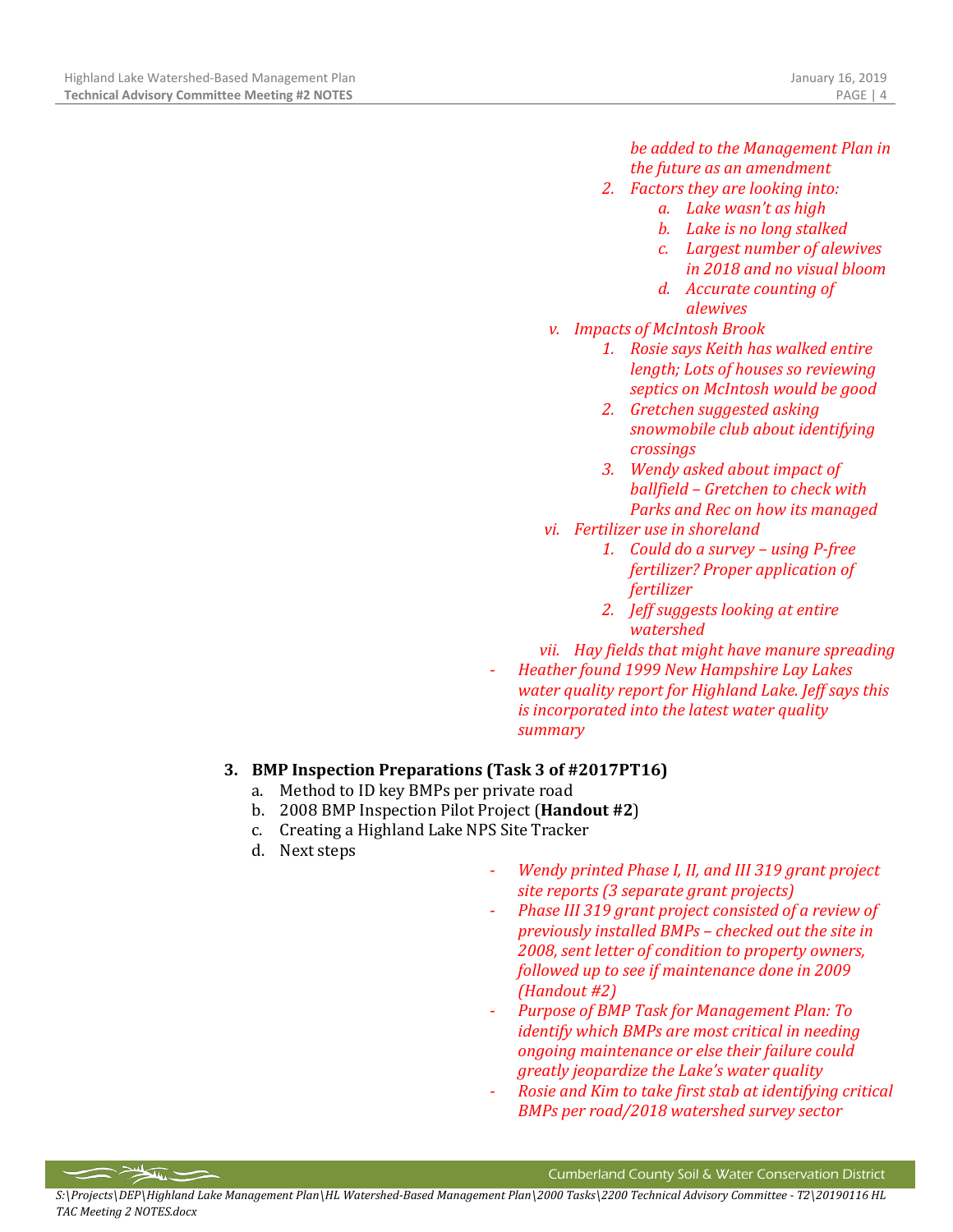- *i. Will use the 2008 BMP Inspection Pilot Project spreadsheet (Handout #2) and reference Wendy's printed NPS site reports*
- *ii. Rosie and Kim will reach out to Heather for assistance if/when needed*
- *iii. Will review status at next TAC meeting*

#### **4. Pollutant Load Modeling Timeline**

- *Need to work with Jeff on timeline for this (before or after his trip to Florida)*
- **5. Review To-Dos / Next Meeting: February 20th from 1 – 3 pm @ Falmouth**

 $\sum$ 

Cumberland County Soil & Water Conservation District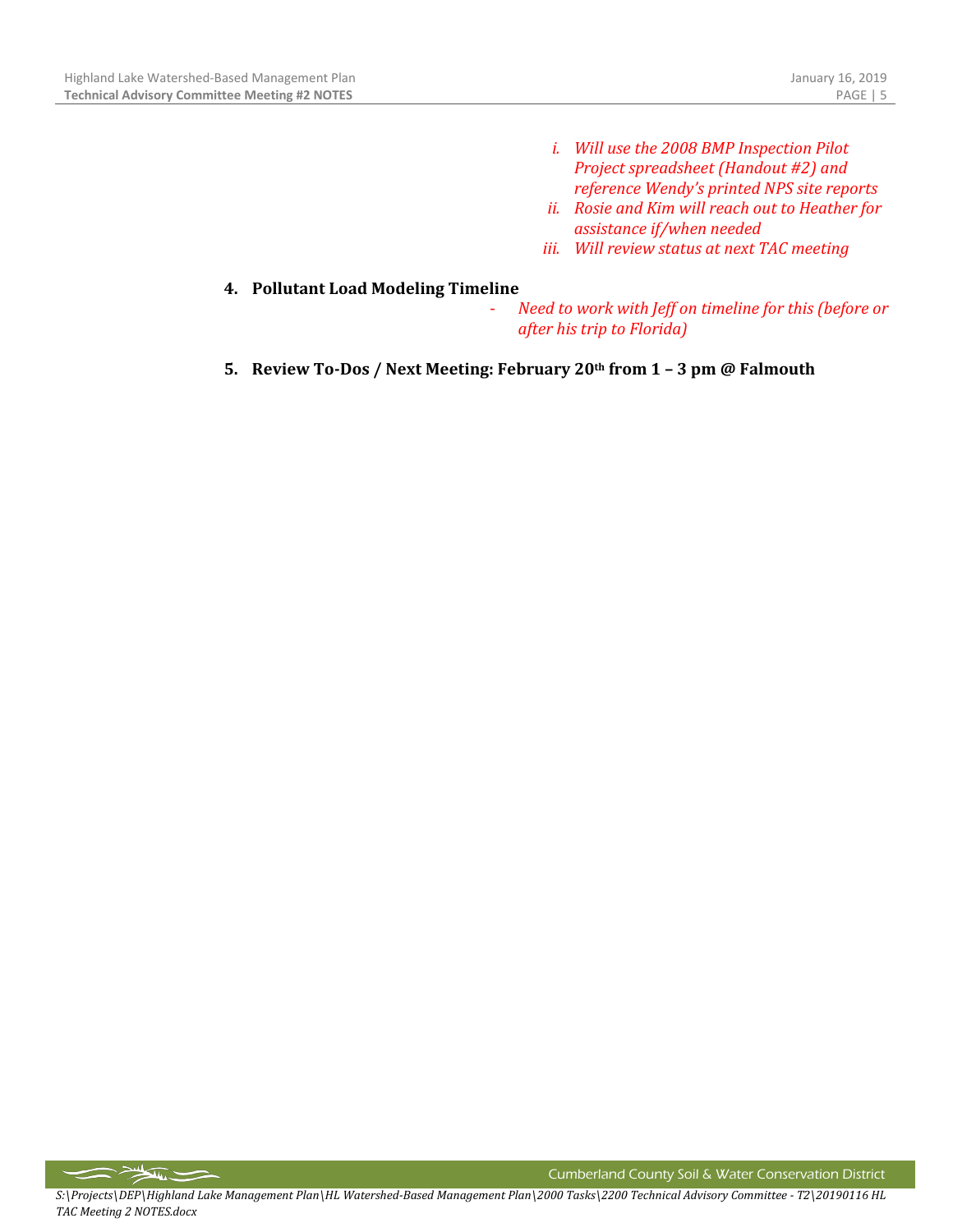#### **To-Dos**

| <b>Task Category</b> | <b>Action Item To-Do</b>                                                                                                                                                                                                                       | <b>Person(s) Conducting Task</b>        | <b>Deadline</b>            |
|----------------------|------------------------------------------------------------------------------------------------------------------------------------------------------------------------------------------------------------------------------------------------|-----------------------------------------|----------------------------|
| <b>TAC</b>           | Send out TAC Meeting #2 notes                                                                                                                                                                                                                  | Heather                                 | <b>DONE</b>                |
|                      | Notify TAC of need for match for<br><b>May Progress Report</b>                                                                                                                                                                                 | Heather/Chris                           | Middle to end<br>of April  |
| Data Gathering       | Check with Chris to create folders<br>for files in online shared drive                                                                                                                                                                         | Heather                                 | DONE (folders<br>created!) |
|                      | Look into and provide update on<br>how use of point system is working<br>for Windham (new ordinance)                                                                                                                                           | Gretchen (waiting to talk to CEO)       | 2/20/19                    |
|                      | Bring hardcopy of 1996 Build Out<br>Analysis Report to February Meeting                                                                                                                                                                        | Heather                                 | 2/20/19                    |
|                      | Organize private road spreadsheet                                                                                                                                                                                                              | Kim                                     | 2/20/19                    |
|                      | Save zoning map to shared drive                                                                                                                                                                                                                | Heather                                 | 2/20/19                    |
|                      | Provide Heather with updated<br>bathymetry map recalculated and<br>created by IF&W                                                                                                                                                             | Rosie                                   | 2/20/19                    |
|                      | Add updated bathymetry map to<br>shared drive                                                                                                                                                                                                  | Heather                                 | 2/20/19                    |
|                      | Ask Jeff for pdf and shapefiles of<br>tributary subwatersheds and save<br>pdf to shared drive                                                                                                                                                  | Heather                                 | 2/20/19                    |
|                      | Using tributary subwatersheds, Jeff<br>interested in finding density of<br>stream and houses along streams to<br>figure out which tributaries might<br>have the most impact to the lake; Jeff<br>would also like to look at impervious<br>data | Jeff                                    | Time<br>permitting         |
|                      | Add HL water quality summary to-<br>date (prior to 2018) to shared drive                                                                                                                                                                       | Heather                                 | 2/20/19                    |
|                      | 2018 water quality summary                                                                                                                                                                                                                     | Jeff (needed for Science<br>Roundtable) | 3/15/19                    |
|                      | Water quality pdfs and shapefiles                                                                                                                                                                                                              | Jeff                                    | 3/15/19                    |
|                      | Check with Windham Parks and Rec<br>on fertilizer application of the<br>ballfield near McIntosh Brook                                                                                                                                          | Gretchen                                | 2/20/19                    |

Cumberland County Soil & Water Conservation District